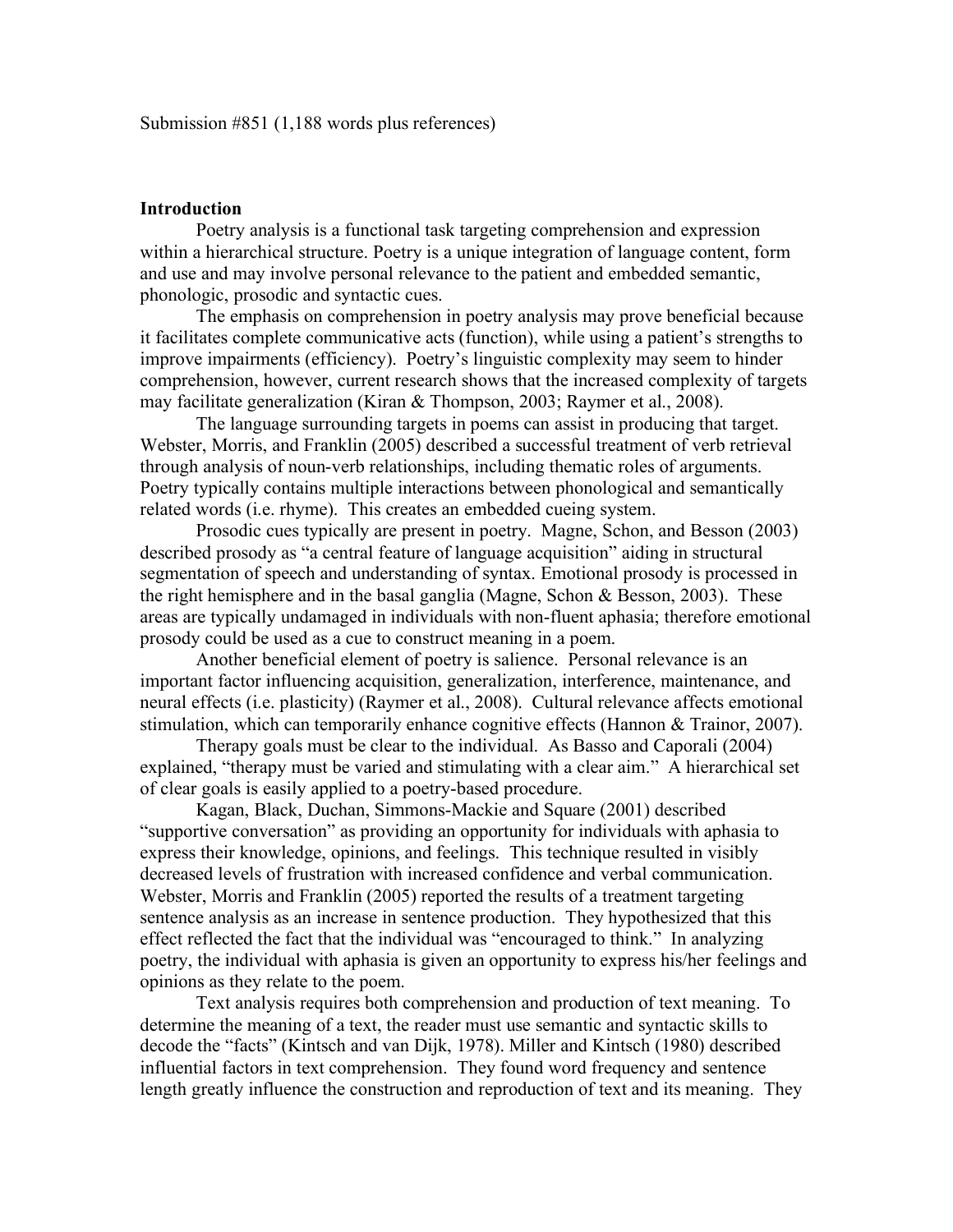also found that over-explanation of semantic relations within a text can impair comprehension. These variables can be controlled within poetry analysis treatment.

Comprehension can also be measured by identification and assessment of topic sentences. McCarthy et al. (2008) described two models in which this occurs. The first is the derived model, context-based and more naturalistic. The second model is the free model, based on syntax, sentence organization, and semantic features within the topic sentence. Poetry typically integrates both models as the text adheres to strict syntactic and organizational structure, while discrete meanings can be interpreted only through full processing of the language.

In a study of poetry analysis treatment in a woman with severe Broca's aphasia, Borsenik and Greenwald (2009) reported a striking increase in MLU and reduction in verbal reaction time after six weeks of treatment and home practice. In the current study, poetry analysis treatment is applied in an effort to increase verbal production in two men with non-fluent aphasia secondary to stroke.

#### **Research Questions**

1. Does the use of poetry in treatment of individuals with non-fluent aphasia result in a greater increase in verbal output than the use of prose narratives?

2. Does the use of a song-lyric narrative in treatment of individuals with non-fluent aphasia result in a greater increase in verbal output than the use of a more conventional poem?

# **Methods**

**Participants:** Two male, right-handed stroke survivors with chronic non-fluent aphasia. Participant 1 (P1): 52 years; mild Broca's aphasia; mild apraxia of speech. Participant 2 (P2): 59 years; moderate Transcortical Motor aphasia. Speech and language were assessed using the Boston Diagnostic Aphasia Exam (BDAE) and the Boston Naming Test (BNT; Goodglass, Kaplan & Berresi, 2001).

**Experimental Stimuli and Tasks:** Six narrative stimuli were selected: three poems and three non-poetic narratives. The non-poetic narratives were each matched to one of the poems by content (theme), level of difficulty, and length to form three sets. A single subject treatment design was used. Following two baseline sessions, Sets 1 and 2 were trained (one narrative at a time); Set 3 remained in baseline. Ten target words from each narrative were identified (n=60) and incorporated into verbal picture naming and verbal sentence completion tasks. Target words were matched across set for length, grammatical class, and word frequency (Kucera & Frances, 1982). The trained target words were also elicited in treatment during poetry or prose discussions. A non-word reading task was used as a control task. Baseline, probe and post-test measures were completed for each task separately.

**Treatment Schedule:** Treatment sessions occurred in a university clinic for 25- 30 minutes twice per week for approximately 8 weeks (P1) or 7 weeks (P2).

**Procedures:** P1 began treatment with Set 2, while P2 began with Set 1 (assignments based on baseline performances). Both participants were trained with the poem (5 sessions) before moving onto the matched non-poetic narrative (5 sessions); then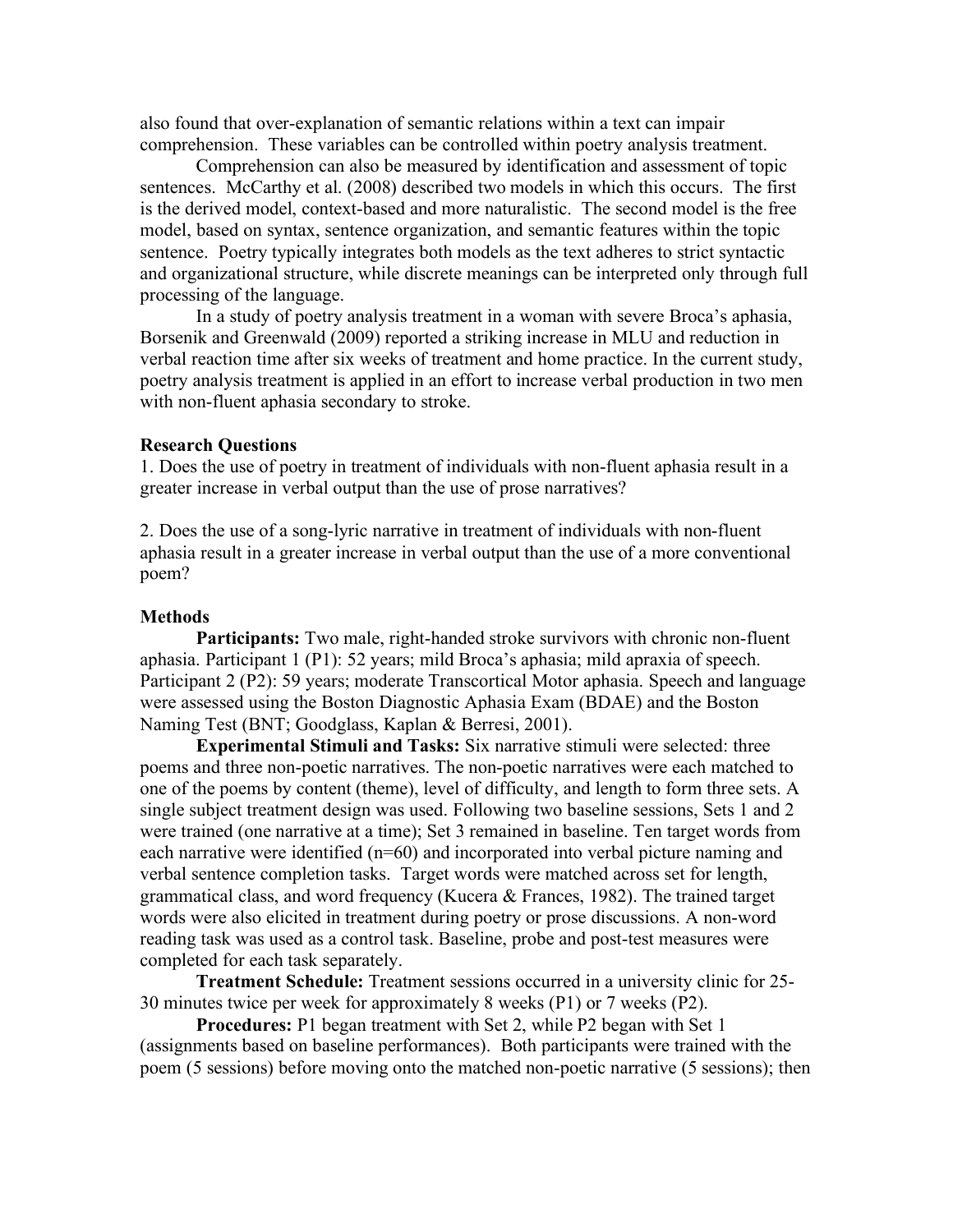the other set was trained (first the poem for 5 sessions and then the non-poetic narrative for 5 sessions).

The training of each narrative followed a set program of cues and analysis questions. The discussion questions were designed both to elicit the target words for the narrative and to provide a functional framework for the discussion. Level 1 discussion questions represented a concrete conceptualization of the narrative, while Level 2 discussion questions represented a more abstract conceptualization. The Level 2 questions were designed to elicit a deeper level of narrative analysis. The treatment was initiated with the Level 1 questions so that the discussion itself was inherently trained in the treatment.

**Scoring:** Responses were scored for accuracy, error type and (when applicable) level of cueing. Responses during the treatment discussions also were transcribed and scored qualitatively.

# **Results & Discussion**

For both participants, the prose narrative stimuli improved little or not at all (average 0-10% improvement across tasks), whereas the poetry analysis treatment yielded significant gains in verbal output (e.g., P1: picture naming average 40%; sentence completion average 50% improvement, and P2: picture naming 50% improvement).

For poem stimuli, P1 displayed a greater increase in accuracy for words targeted from the "conventional" poem stimulus (40% increase) when compared to the song lyric stimulus (10% increase). In contrast, P2 demonstrated greater improvement for the song lyric stimulus (50%) versus the "conventional" poem (0%). Results will be discussed in the context of current hypotheses of word retrieval and rehabilitation.

# **References**

- Basso, A., Caporali, A. (2004). Targeted intervention for multiple language disorders: a case study. Journal of Neurolinguistics, 17, 383-401
- Borsenik, N., Greenwald, M. L. (2009, November). Using poetry for treatment of expressive language impairment in aphasia. Poster presented at the American Speech-Language-Hearing Association annual convention, New Orleans, LA
- Goodglass, H., Kaplan, E., & Barresi, B. (2001). Boston diagnostic aphasia examination (3rd Ed.). Philadelphia: Lippincott Williams and Wilkins
- Kagan, A., Black, S. E., Duchan, J. F., Simmons-Mackie, N., Square, P. (2001). Training volunteers as conversation partners using "Supported Conversation for adults with aphasia" (SCA): A controlled trial. Journal of Speech, Language and Hearing Research, 44, 624-638.
- Kintsch, W., van Dijk, T. A. (1978). Toward a model of text comprehension and production. Psychological Review, 85(5), 363-394